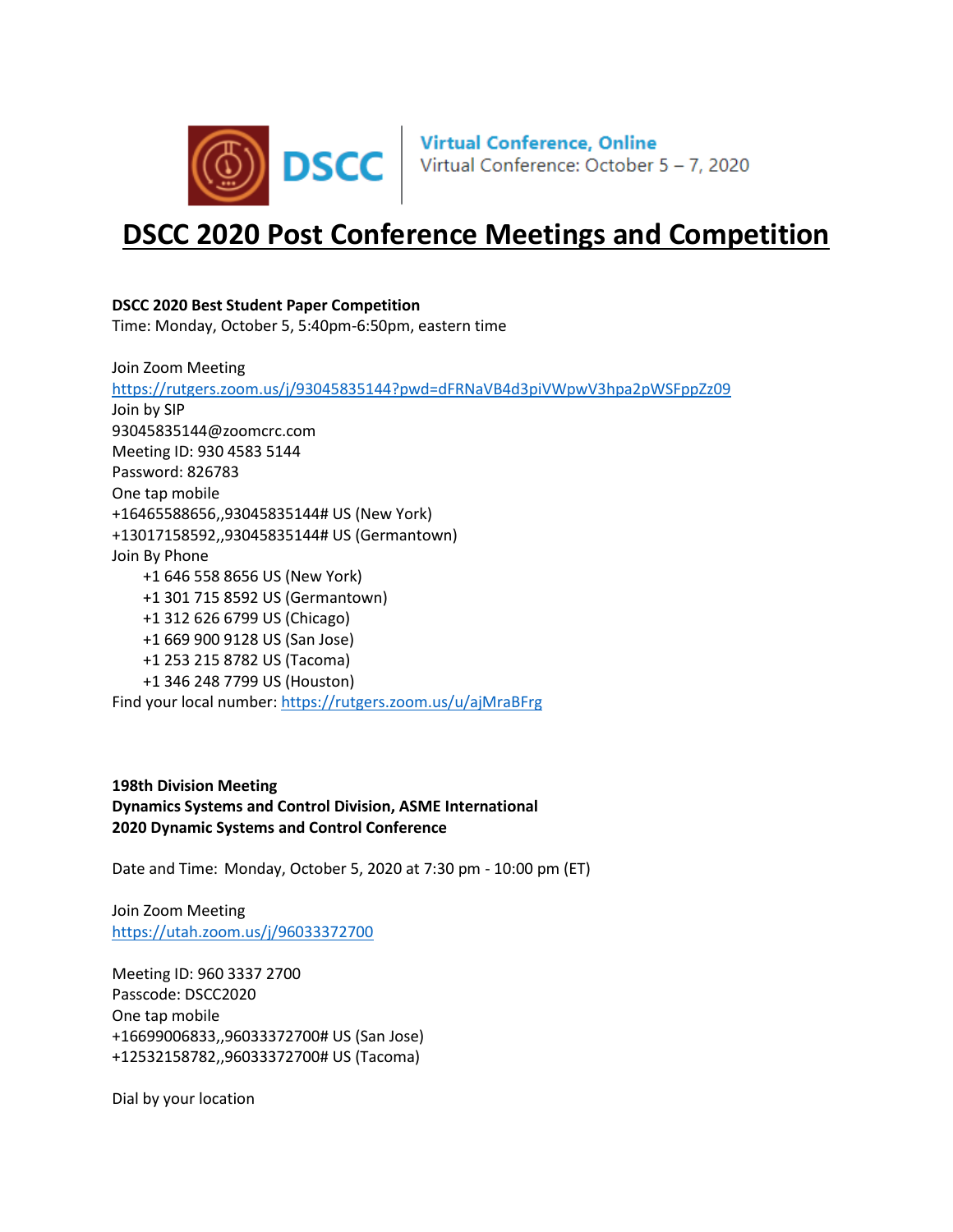+1 669 900 6833 US (San Jose) +1 253 215 8782 US (Tacoma) +1 346 248 7799 US (Houston) +1 646 876 9923 US (New York) +1 301 715 8592 US (Germantown) +1 312 626 6799 US (Chicago) Join by SIP 96033372700@zoomcrc.com Join by Skype for Business <https://utah.zoom.us/skype/96033372700> Join by H.323 162.255.37.11 (US West) 162.255.36.11 (US East) 115.114.131.7 (India Mumbai) 115.114.115.7 (India Hyderabad) 213.19.144.110 (Amsterdam Netherlands) 213.244.140.110 (Germany) 103.122.166.55 (Australia) 64.211.144.160 (Brazil) 69.174.57.160 (Canada) 207.226.132.110 (Japan) Meeting ID: 960 3337 2700 Passcode: 26535174

# **Technical Committee Meetings**

**Automotive and Transportation Systems (ATS) Technical Committee Meeting** Time: Oct 6, 6pm-7pm (EDT)

To be hosted by Dr. Marcello Canova [\(canova.1@osu.edu\)](mailto:canova.1@osu.edu)

Zoom link:<https://osu.zoom.us/j/95891426013?pwd=YmpKNlBNMXNZYUFETC9GazlBeVduQT09> Meeting ID: 958 9142 6013 Password: 702628 One tap mobile +16513728299,,95891426013#,,,,0#,,702628# US (St. Paul) +13017158592,,95891426013#,,,,0#,,702628# US (Germantown)

# **Bio-Systems and Health Care (BSHC) Technical Committee Meeting**

Time: Oct 6, 8pm-9pm (EDT) To be hosted by Dumitru Caruntu [\(dumitru.caruntu@utrgv.edu\)](mailto:dumitru.caruntu@utrgv.edu)

Zoom link:<https://utrgv.zoom.us/j/4825079452> Meeting ID: 482 507 9452 One tap mobile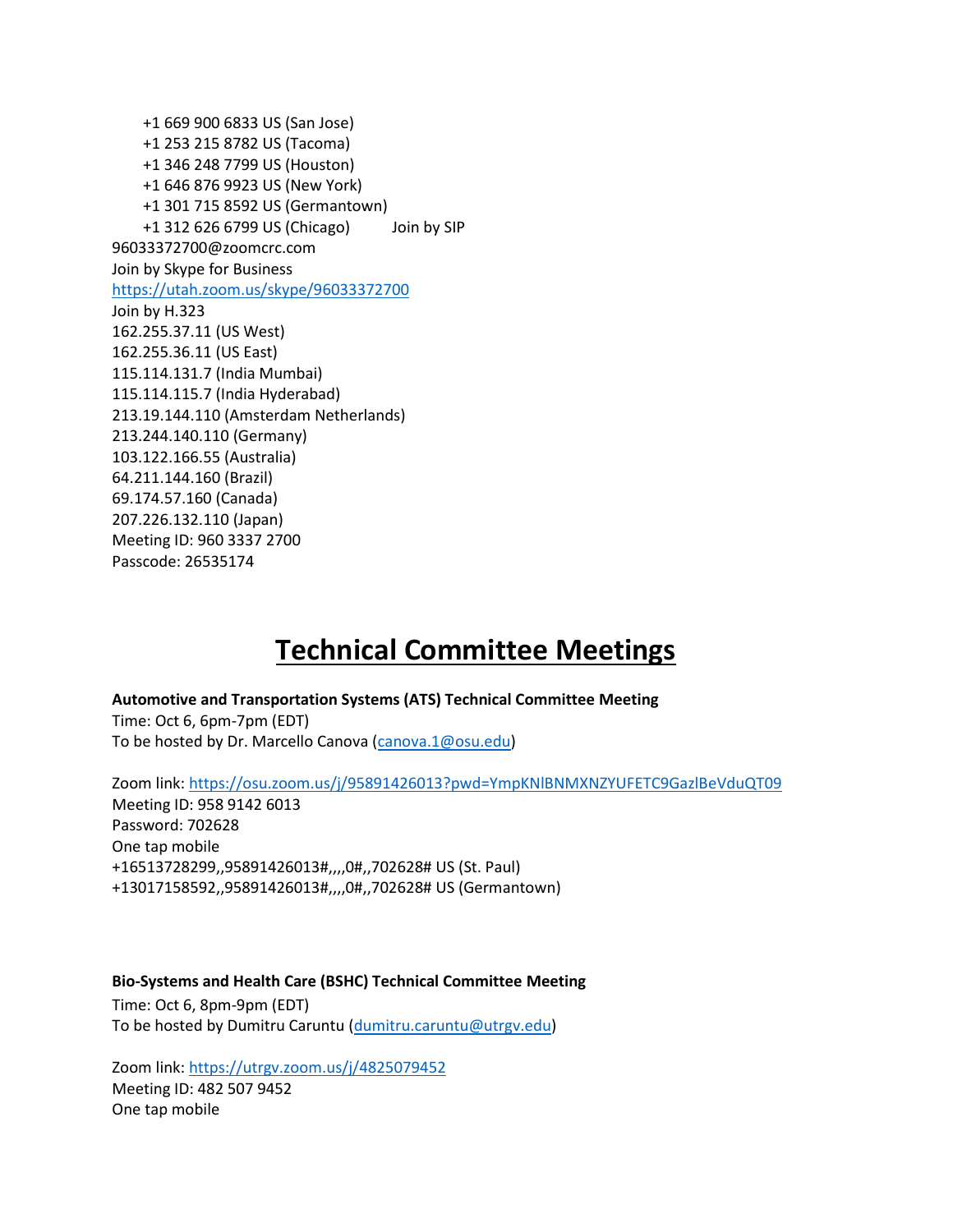+13462487799,,4825079452# US (Houston) +12532158782,,4825079452# US (Tacoma)

Dial by your location +1 346 248 7799 US (Houston) +1 253 215 8782 US (Tacoma) +1 669 900 6833 US (San Jose) +1 929 436 2866 US (New York) +1 301 715 8592 US (Germantown) +1 312 626 6799 US (Chicago) Meeting ID: 482 507 9452 Find your local number[: https://utrgv.zoom.us/u/kedSMx1Nl](https://utrgv.zoom.us/u/kedSMx1Nl)

Join by Skype for Business <https://utrgv.zoom.us/skype/4825079452>

Join by SIP [4825079452@zoomcrc.com](mailto:4825079452@zoomcrc.com)

Meeting ID: 482 507 9452

#### **Mechatronics Technical Committee Meeting**

Time: Oct 6, 7pm EDT To be hosted by Dr. Garrett Clayton [\(garrett.clayton@villanova.edu\)](mailto:garrett.clayton@villanova.edu) Link:<https://villanova.zoom.us/j/93383949948>

#### **Robotics Technical Committee Meeting**

Time: Oct 6, 8pm-9pm (EDT) To be hosted by Dr. Jongeun Choi [\(jongeunchoi@yonsei.ac.kr\)](mailto:jongeunchoi@yonsei.ac.kr)

Zoom link:<https://yonsei.zoom.us/j/88277585293?pwd=bjdyTEpkK3RLKzVPNzlLSHRObTNBQT09> Meeting ID: 882 7758 5293 Passcode: 863723

Join by SIP [88277585293@zoomcrc.com](mailto:88277585293@zoomcrc.com)

Join by H.323 162.255.37.11 (US West) 162.255.36.11 (US East) 115.114.131.7 (India Mumbai) 115.114.115.7 (India Hyderabad) 213.19.144.110 (Amsterdam Netherlands)